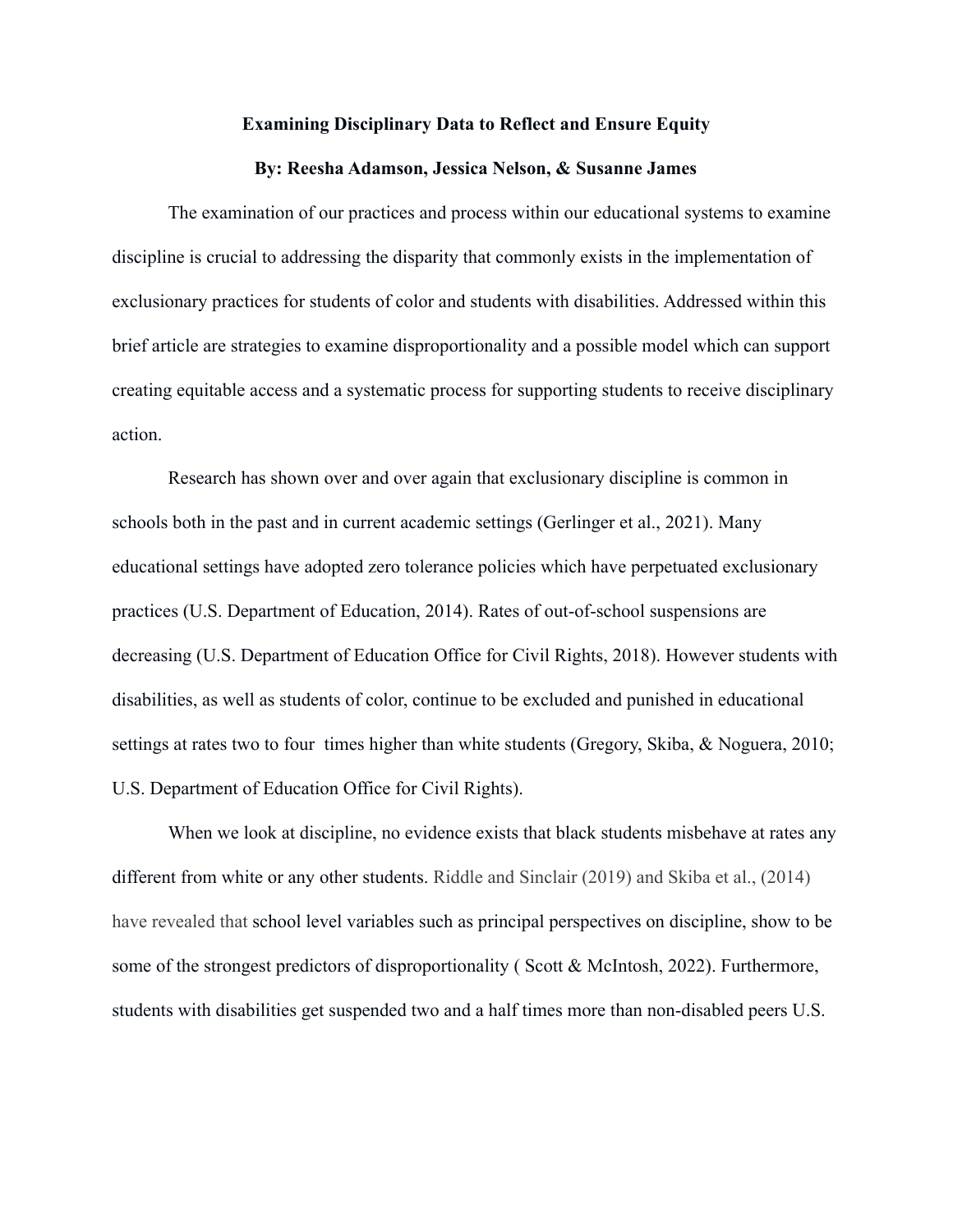Government Accountability Office, 2018).To address this issue a model is used which can be used to examine a school's disciplinary data to help examine and ensure equity.

### **"Plan-Do Study-Act" Model**

The "Plan-Do-Study-Act" model (Deming, 1986) is commonly used for school teams when thinking about formalizing a plan for addressing equity. This plan is broken down into four steps:

1. **Plan:** Addressing equity is a systemic issue that must be examined from a broad data-based approach to confirm if there are issues which are consistently taking place across the educational environment. In the plan stage, Deming (1986) suggests schools to consider not only behavioral data such as suspensions and disciplinary action, but also the academic achievement and least restrictive environment for students of color and students with disabilities. Teams should be looking at the data within the system. By using this system's approach school teams are better able to see trends in the data that practices are not equitable across race and/or disability. When special attention is paid to individual subgroup data within a district, school teams can reflect on potential disparities and plan to ensure that schools focus on equity in decision making. Schools that focus on equity in disciplinary action consider factors such as ethnicity when LRE is determined for students with disabilities, and large percentage of students of color and/or disabilities are not receiving suspensions or more severe disciplinary action. Often these exist when considering special education labels, exclusionary practices (LRE, suspensions, disciplinary actions) ethnicity, or within student academic achievement. The team will categorize what the cause of the concerns are. Are common antecedents able to be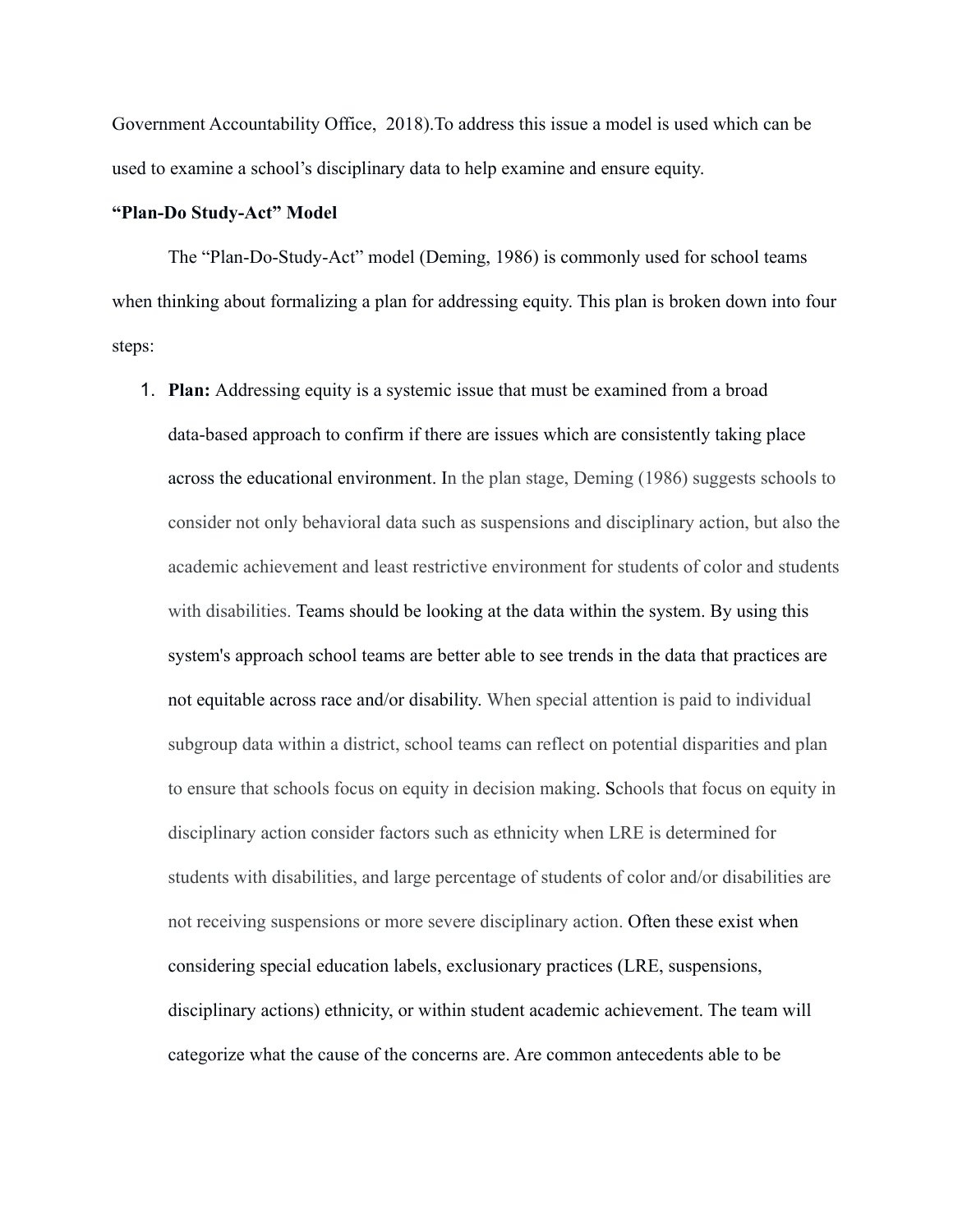identified? Once the concerns and antecedents are classified, the team will make goals as well as establish an action plan.

Deming further suggests that disciplinary data be examined from a "power vs. purpose" lens. This lens requires schools to consider who has the power and what purpose this power has on school policies. Using the perspective of "power vs. purpose" when examining rules, policies, and expectations allows for careful reflection on the intent and if an unintentional bias exists within the core foundation of discipline. Seek to understand if the reason for a rule, policy or school expectation is truly tied to a direct match with educational outcomes or if these components are just focused on a personal or schoolwide preference. Changing those underlying rules, policies, and expectations to ensure the focus is on educational outcomes is the foundation for ensuring a consistent and level system for all students. The final aspect of the Plan Stage is for schools to categorize and prioritize their change efforts to ensure equitable practices in discipline for students of color and for students with disabilities. The team must also decide how to track progress of disciplinary data to ensure equity goals are being met.

2. **Do:** In the next phase of Deming's model for equitable practices, the school takes action or the "Do" phase (1986). The examination of data and equity issues and selection and implementation of an intervention should not be completed in isolation. Effective working groups cannot be completed with only administration or with select individuals, but should become a topic of broader conversation and understanding within the school staff where honest but objective conversations can take place. In the Do Phase, it is crucial that a school selects a focus for professional learning in equity-based discipline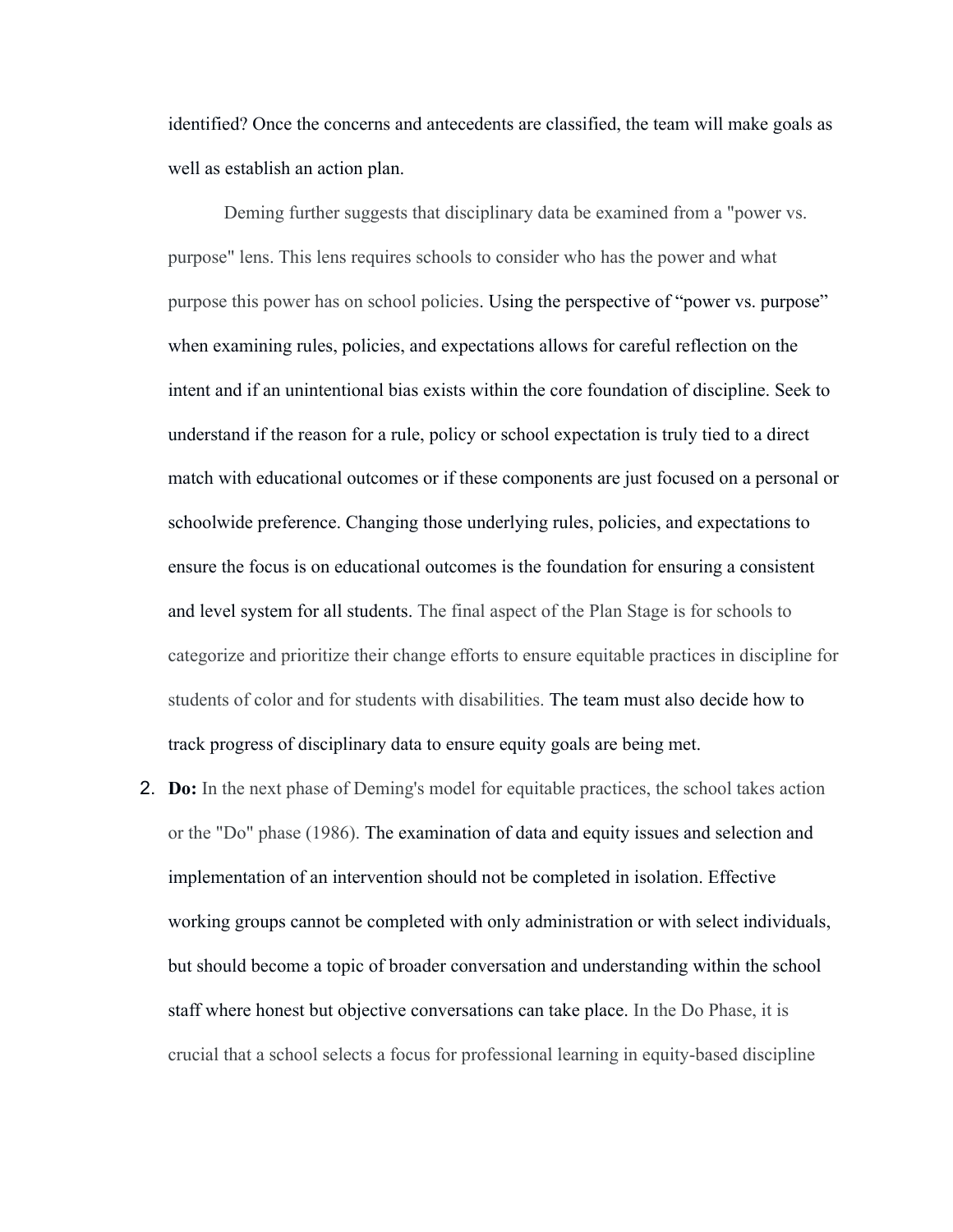and secure training opportunities so school staff feel confident in their discipline practices.Having open dialogue around the underlying issues and the selected intervention can help individuals to create change which leads to systemic improvements. During this Do Phase, school systems should still focus on data analysis to guide the team to consider if the intervention is working or if other interventions are needed to discover any new biases in equitable discipline.

3. **Study:** After the intervention is implemented in the Do Stage, a continuous monitoring of progress system is conducted in the Study Stage. The goal of the Study Stage is to look at overall trends in the data to provide feedback to all school staff about the improvements to ensure equity. Instead of singling out anyone at school or grade level, schools focus on ways to support individuals as they develop their own understanding of equity in discipline procedures. Consistently providing feedback about the growth towards equity change and improvements within data is a way to support personal development and focus on the individuals as a component of the system. School teams can support the staff in the Study Stage to reflect on their own underlying beliefs about discipline and the alignment with actual classroom practice. When school teams consider the changes needed so that the system integrates an equity mindset into discipline, they look to the data to determine if adjustments are needed and continue to provide support to the staff to reach this goal. An important step within this stage is to focus on fidelity of implementation. Ensuring that all staff are working together to support the intervention and putting it in place consistently to support students.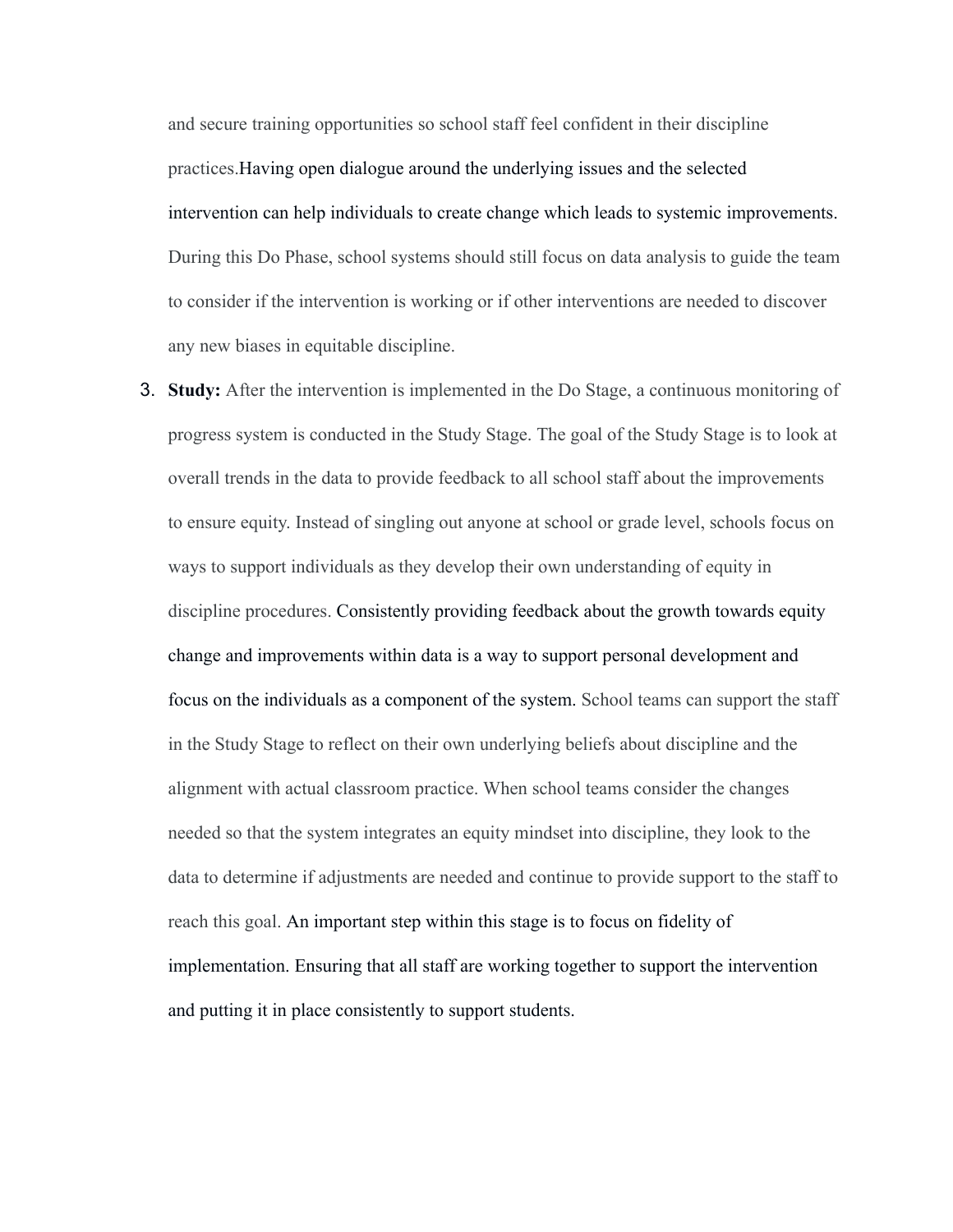4. **Act:** Finally, within the Act Stage school teams evaluate the change process to an equity mindset as a whole. They refine their systems approach and ensure that equity interventions are core to the discipline practices of all staff. A plan is in place for new employees to be trained on the expectations for discipline and understanding their own biases to people of color and students with disabilities. Schools should incorporate the training and expectation of the intervention for any individual who may enter into the system. Deming (1986) suggests that school teams have systematic plans to determine the next priority in the change process to be more equitable in discipline and academic achievement. The continuous cycles of review lead to more iterations of the Plan, Do, Study, Act process. Data collection and review is key in this stage to assess targeted areas of concern and the goals that were created in the Plan Stage are implemented with mastery. During the Act Stage, a critical review to determine in any regression to practices before the intervention are addressed immediately.

This model of Plan-Do-Study-Act (Deming, 1986) provides a continuous cycle of improvement for monitoring and evaluating equitable practices. This model is based on refinement of practices and the development of a streamlined system for data-based decision making around policies and practices which can ensure equity.

# **Critical Reflection and Moving Forward**

Research is continuing to evolve in terms of understanding how to use interventions and supports around exclusionary and discipline. It is critical that we consider local policies on the discipline and decide what changes need to be made in terms of disparity. One important step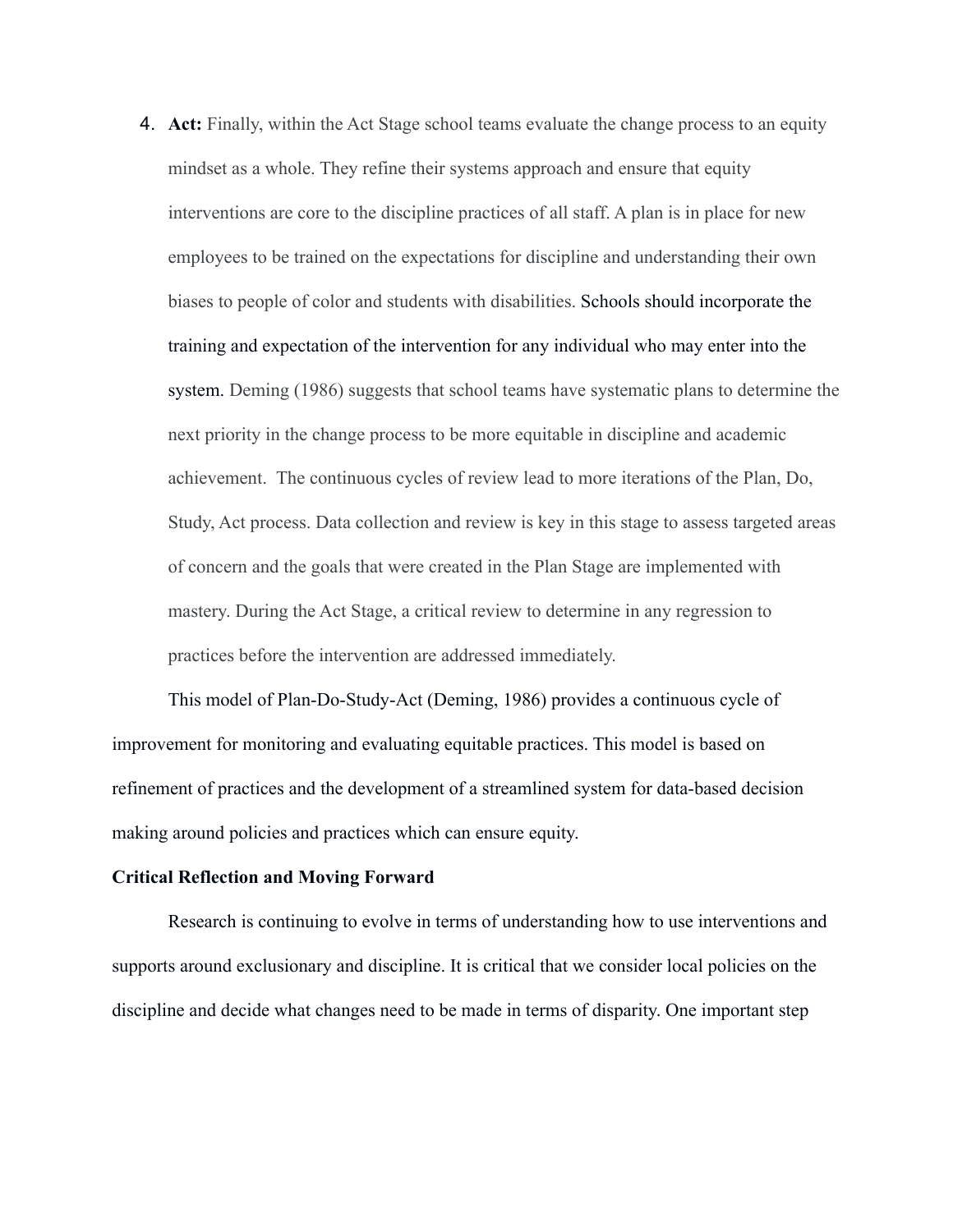school can start with is training all staff in the area of educational justice and equity (Swanson  $\&$ Welton, 2019).

In order to create change, schools need to move away from exclusionary practices and implement interventions like they do for academics (Camacho & Krezmien, 2020). Evidence based practices that focus on prevention instead of punitive approaches will improve school climate and decrease the use of suspensions.

# **Additional Resources to Further Learning and Implementation around Equity**

- [Addressing Inequities in School Discipline](https://www.pbis.org/resource/addressing-inequities-in-school-discipline) presentation from PBIS website
- [Using Discipline Data within SWPBIS to Identify and Address Disproportionality: A](https://www.pbis.org/resource/using-discipline-data-within-swpbis-to-identify-and-address-disproportionality-a-guide-for-school-teams) [guide for School Teams](https://www.pbis.org/resource/using-discipline-data-within-swpbis-to-identify-and-address-disproportionality-a-guide-for-school-teams) from PBIS
- [School Discipline Resource Collection](https://www.parentcenterhub.org/school-discipline-resources/#reads)
- [Discipline Resources](https://safesupportivelearning.ed.gov/topic-research/environment/discipline) from the National Center on Safe Supportive Learning Environments
- [Discipline Toolkit for Educators](http://njpsa.org/documents/pdf/FixSchoolDiscipline.pdf)

## **References**

- Camacho, K. A., & Krezmien, M. P. (2020). A statewide analysis of school discipline policies and suspension practices. *Preventing School Failure, 64*(1), 55–66.
- Chung, C. G., Trachok, M., Baker, T. L., Sheya, A., & Hughes, R. L. (2014). Parsing disciplinary disproportionality: Contributions of infraction, student, and school characteristics to out-of-school suspension and expulsion. American Educational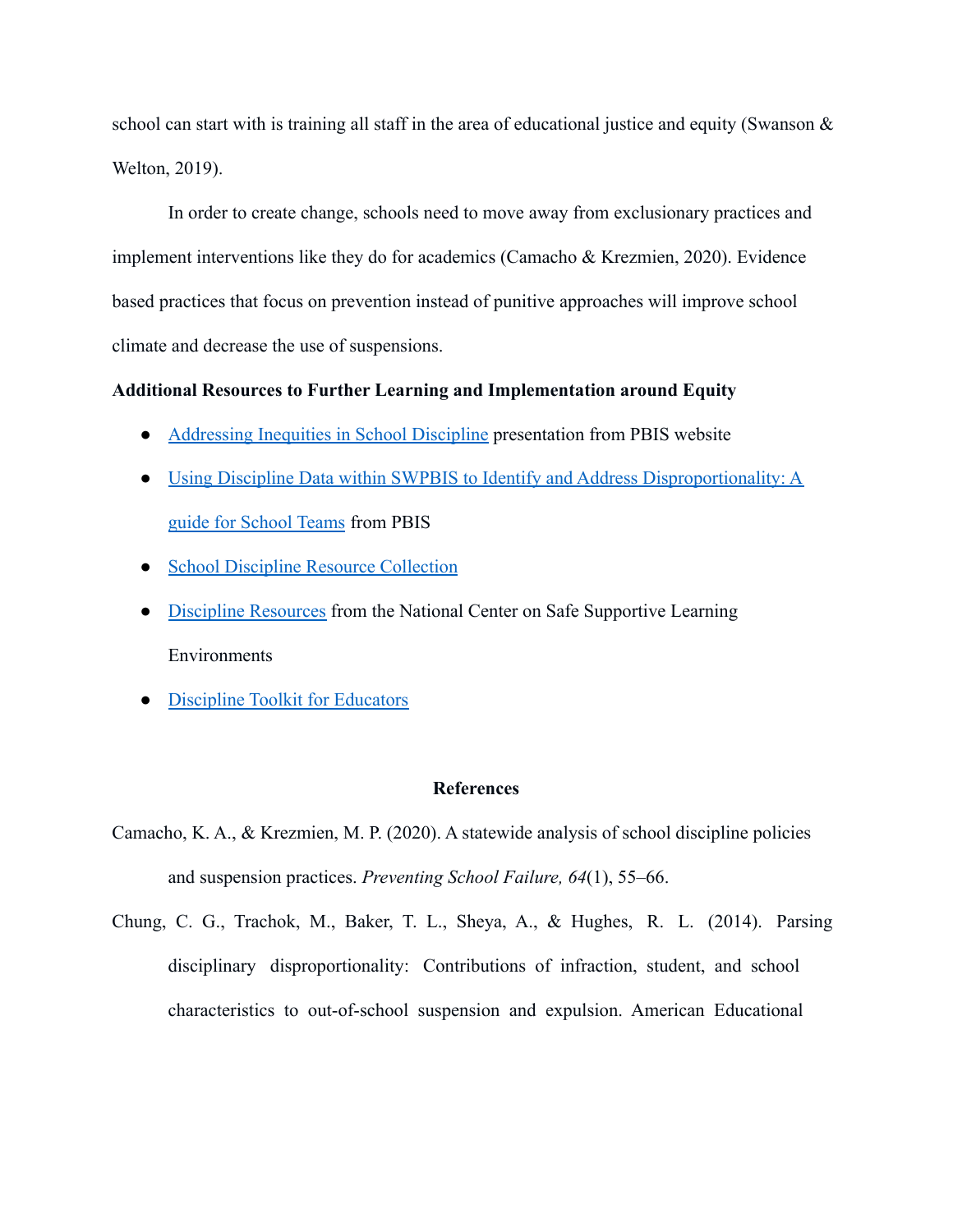Research Journal, 51(4), 640–670.

https://doi.org/10.3102/0002831214541670U.S.

Deming, W. Plan-do-study-act (PDSA) cycles. 1986.

- Department of Education, Office for Civil Rights. (2018). 2015-16 civil rights data collection: School climate and safety. Retrieved from https://www2.ed.gov/about/offices/list/ocr/docs/school-climate-and-safety.pdfU.S.
- Gerlinger, J., Viano, S., Gardella, J. H., Fisher, B. W., Chris Curran, F., & Higgins, E. M. (2021). Exclusionary school discipline and delinquent outcomes: A meta-analysis*. Journal of Youth & Adolescence, 50(*8), 1493–1509.
- Gregory, A., Skiba, R. J., & Noguera, P. A. (2010). The achievement gap and the discipline gap: Two sides of the same coin?. *Educational Researcher*, *39*(1), 59-68.
- Government Accountability Office. (2018). K-12 Education: Discipline disparities for Black students, boys, and students with disabilities (GA-18-258). Retrieved from <https://www.gao.gov/assets/700/690828.pdf>
- Riddle, T., & Sinclair, S. (2019). Racial disparities in school-based disciplinary actions are associated with county-level rates of racial bias. Proceedings of the National Academy of Sciences, 116(17), 8255–8260. Retrieved from [https://doi.org/10.1073/pnas.1808307116](https://doi.org/10.1073/pnas.1808307116S)

Scott, T. M., & McIntosh, K. (2022). Considering disproportionality in school discipline: Promising practices and policy*. Preventing School Failure, 66*(1), 64–65.

Skiba, R. J., Chung, C. G., Trachok, M., Baker, T. L., Sheya, A., & Hughes, R. L. (2014). Parsing disciplinary disproportionality: Contributions of infraction, student, and school